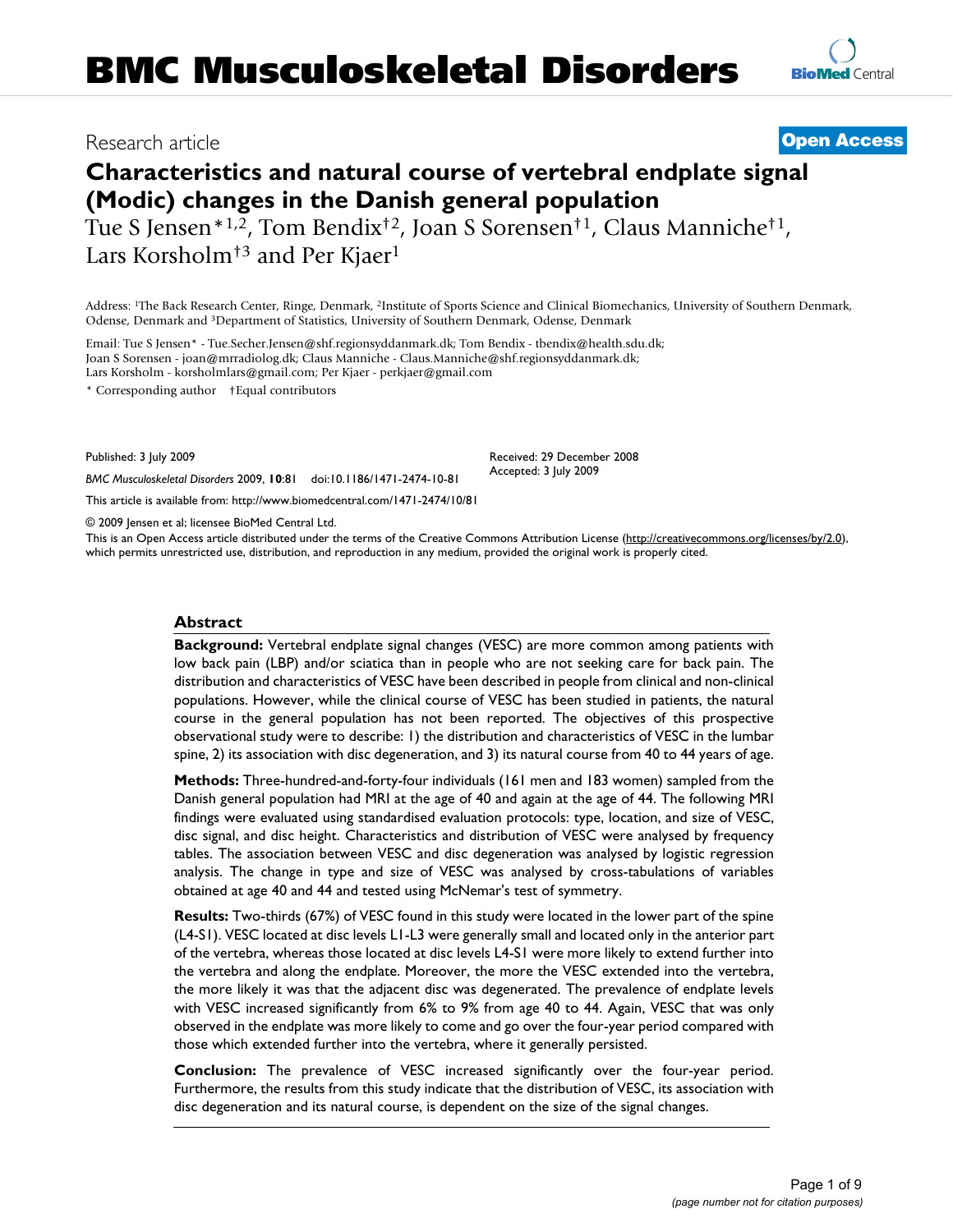## **Background**

Vertebral endplate signal changes (VESC) have been proposed to be a cause of low back pain (LBP)[1,2]. In a recent systematic literature review, the prevalence of VESC was found to increase with age and to be lower in nonclinical populations (i.e. non-LBP, general, and working populations) than in clinical populations (people with LBP and/or sciatica), with median prevalence rates of 6% and 43% respectively. Moreover, a statistically significant positive association between VESC and LBP was found in 7 out of 10 articles that reported sufficient data to calculate odds ratios[3].

In a descriptive study of VESC, Modic et al investigated 474 patients referred for lumbar Magnetic Resonance Imaging (MRI)[4]. They described two types of signal changes: type 1 seen as hypointensity on T1-weighted images and hyperintensity on T2, and type 2 seen as hyperintensity on T1 and T2-weighted images. Further histological examination of type 1 changes in three patients, showed fissured endplates and vascular granulation tissue adjacent to the endplates. In three patients with type 2 changes, histology also identified disruption of the endplates as well as fatty degeneration of the adjacent bone marrow[4]. Later, type 3 was described as hypointensity on T1 and T2-weighted images representing sclerosis as seen on radiographs[5].

The distribution and characteristics of VESC in the lumbar spine have been described in patients with non-specific LBP and/or sciatica [4,6-9], in the working population[10,11], and in people without LBP[12]. In people who have no LBP, VESC has been described to be focal and located in the anterior third of the superior endplates of the mid lumbar vertebrae[12]. In contrast, in people seeking care for LBP and/or sciatica, VESC has been described to be distributed equally between the superior and inferior endplates, to have a larger extent, and to be more prevalent in the lower lumbar spine than in the upper lumbar spine[8,9]. Several studies have reported that VESC is often seen adjacent to degenerated or herniated discs[4,6,8-10,13-15]. In fact, the term 'Modic changes' is described as the combination of VESC and disc degeneration[4]. However, in a study of 59 individuals without LBP, there was no correlation between focal type 1 changes and disc degeneration[12].

The natural course of VESC has been investigated in longitudinal studies of patients with LBP and/or sciat $ica[4,6,9,16]$  and in people with no LBP[17]. From these studies, VESC seems to be stable in 48% to 86% of people and to convert from one type to another in 14% to 52% over periods of 14 to 72 months. In three of the five studies, new VESC appeared over time in 6% to 34% of levels/ individuals without VESC at baseline[6,9,17]. In one study of 166 patients with sciatica, the signal changes disappeared in 16% of 38 patients who had VESC at baseline[6].

To our knowledge, the distribution and characteristics of VESC have not been described in the general population. The aims of this study were to describe the distribution and characteristics of VESC in the lumbar spine, its association with disc degeneration, and its natural course from the age of 40 to 44.

## **Methods**

## *Study sample*

In this prospective observational study, people sampled from the Danish general population were MRI-scanned at the age of 40 years (in 2000/2001) and 44 years (in 2004/ 2005). Details of this cohort have been described previously[18]. Permission for the study was granted by the local ethics committee (ref. no. 20000042) and for the database by the Danish Data Protection Agency (ref. no. 2000-53-0037). Informed consent was signed by all participants after they were informed about the study.

## *MRI protocol*

MRI was performed with a 0.2 T MRI-system (Magnetom Open Viva; Siemens AG, Erlangen, Germany). A body spine surface coil was used with the participants lying in the supine position. The following sequences were used:

- A localizer sequence of five images, 40/10/40 degrees (TR/TE/flip angle) consisting of two coronal and three sagittal images in orthogonal planes
- Sagittal T1-weighted spin echo, 621/26 (TR/TE), 144 × 256 matrix, 300 mm. field of view, 11 slices of 4 mm. thickness, 2 acquisitions, 6 min. 1 sec. scan time
- Sagittal T2-weighted turbo spin echo 4609/134 (TR/ effective TE), 210 × 256 matrix, 300 mm. field of view, 11 slices of 4 mm. thickness, 2 acquisitions, 8 min. 42 sec. scan time
- Axial T2-weighted turbo spin echo 6415/134 (TR/ effective TE),  $180 \times 256$  matrix, 250 mm field of view, 15 slices of 5 mm. thickness, 2 acquisitions, 7 min. 49 sec. scan time. Slices were placed in the plane of the five lower discs.

## *MRI evaluation*

The MRI evaluation was performed by an experienced radiologist (JSS), the first author (TSJ) and a second chiropractor (Chiro2) using standardized evaluation protocols[19,20]. JSS evaluated disc signal and disc height for all image sets. TSJ and Chiro2 evaluated the VESC findings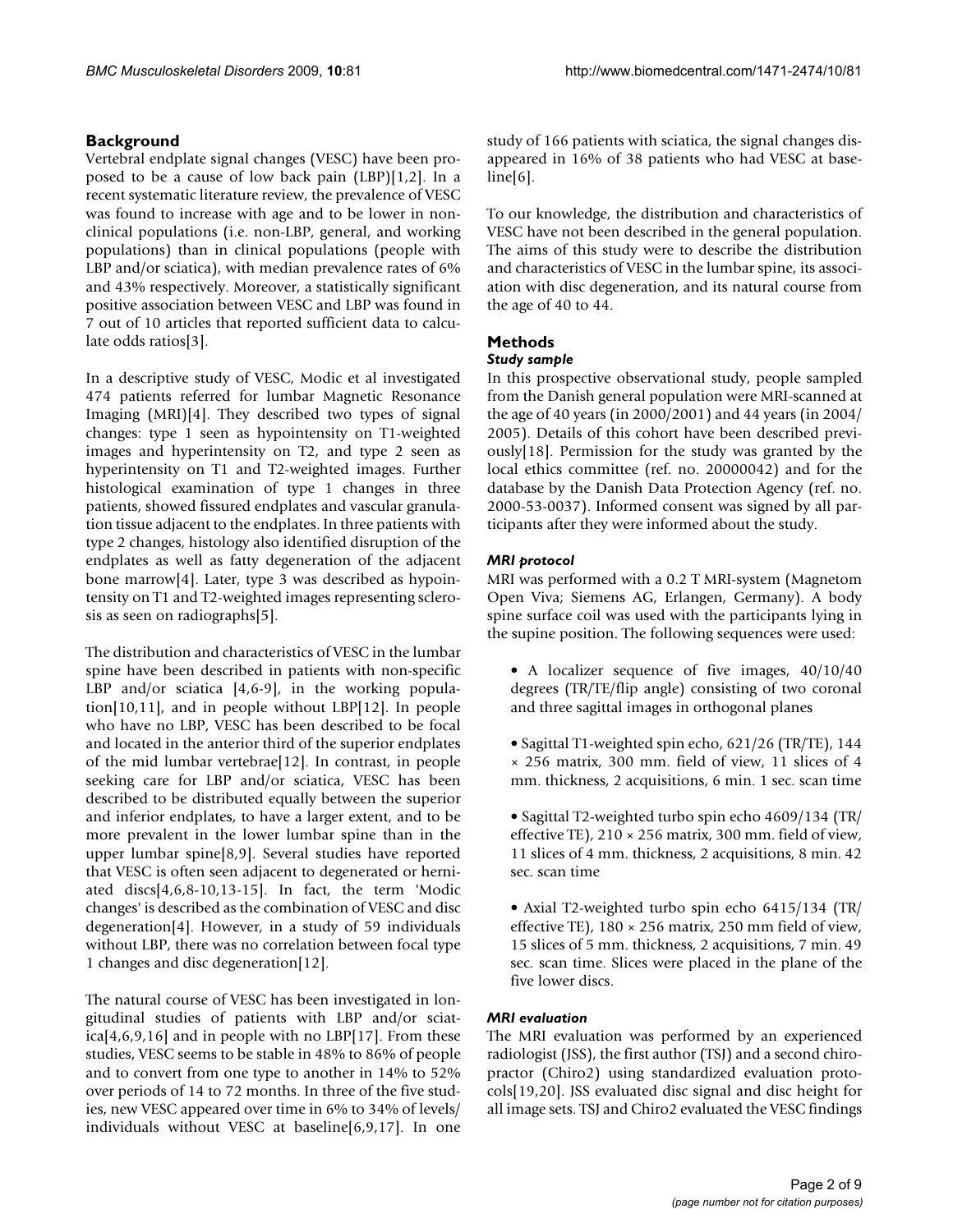idependently, so that TSJ evaluated 58 of the 688 image sets and Chiro2 evaluated the remaining 630 cases.

The inter observer reproducibility of disc height and disc signal between JSS and a second radiologist, has previously been reported to be 0.59 and 0.66, respectively[20]. The training of TSJ and the reproducibility of the evaluation of VESC findings has been previously reported[19]. In this study, MRIs of 50 individuals were evaluated independently by JSS and TSJ. The Kappa value for inter observer reproducibility of the evaluation of VESC per endplate between JSS and TSJ was 0.80.

Chiro2 is a chiropractic radiologist who has been trained in radiology in a three year full-time residency program (DACBR) and in three Fellowships in musculoskeletal radiology and neuroradiology. The training of Chiro2 in this study was carried out by TSJ under supervision of the radiologist. After introduction to the evaluation protocol, 18 cases from the study cohort were read in a joint session in order to reach consensus. After consensus was reached, 38 image sets from the study cohort were evaluated independently by TSJ and Chiro2. The Kappa value for interobserver reproducibility between the two readers for the 38 cases was 0.51, which was lower than the limit of 0.6 that was predefined as acceptable. Communication on the reasons for disagreement was undertaken and a new round of consensus readings of 8 cases was performed. Nine weeks after the first reproducibility study, the same 38 cases and 12 new cases were evaluated independently by the two chiropractors. The results from the chiropractors evaluations were compared to the radiologists original readings. The Kappa value for inter-observer reproducibility between the two chiropractors and the radiologist was 0.81 which was above the cut-point of 0.6 for having acceptable agreement.

## *Variables of interest*

For the purpose of the present study, the type, location, and size of VESC were evaluated for each lumbar endplate (L1 – S1). The type of VESC was graded for each lumbar endplate (L1-S1) as either type 1, type 2, or type 3 as

#### **Table 1: Persons with VESC**



**Figure 1 Size of VESC**. Classification of the size of VESC related to its relative depth of extension of the vertebral body height: **A**: Endplate (EP) only, **B**: < 25%, **C**: 25–50%, and **D**: > 50%[19].

described by Modic et al[4]. If more than one type was present within the same endplate, that endplate was graded as a mixed type.

The location of VESC was defined as involving: 1) the central part of the endplate, 2) the anterior part, 3) the posterior part, 4) the lateral parts, or 5) two or more of the previous locations. The size of VESC was defined as the maximum cranio-caudal extension:  $0 = No VESC$ ,  $1 =$ observed in the endplate (EP) only,  $2 = 25\%$  of vertebral body height, 3 = 25% to 50% of vertebral body height, and 4 = >50% of vertebral body height as seen on the sagittal images (see Figure 1).

|                  | Persons with VESC Type I Type 2 Type 3 Two or more* EP only <25% 25-50% >50% Two or more* | <b>Type of VESC</b> |         |        |          | Size of VESC  |          |              |  |          |
|------------------|-------------------------------------------------------------------------------------------|---------------------|---------|--------|----------|---------------|----------|--------------|--|----------|
|                  |                                                                                           | Only one type       |         |        |          | Only one size |          |              |  |          |
|                  |                                                                                           |                     |         |        |          |               |          |              |  |          |
| Age 40<br>Age 44 | 133<br>170                                                                                | 113<br>120          | 4<br>13 | 0<br>0 | 16<br>37 | 57<br>42      | 24<br>38 | $\mathbf{H}$ |  | 44<br>74 |

\* The numbers indicate individuals who have two or more categories of type or size.

The table shows the number of persons with VESC (type and size) among 344 persons from the Danish general population who had an MRI at the age of 40 and 44.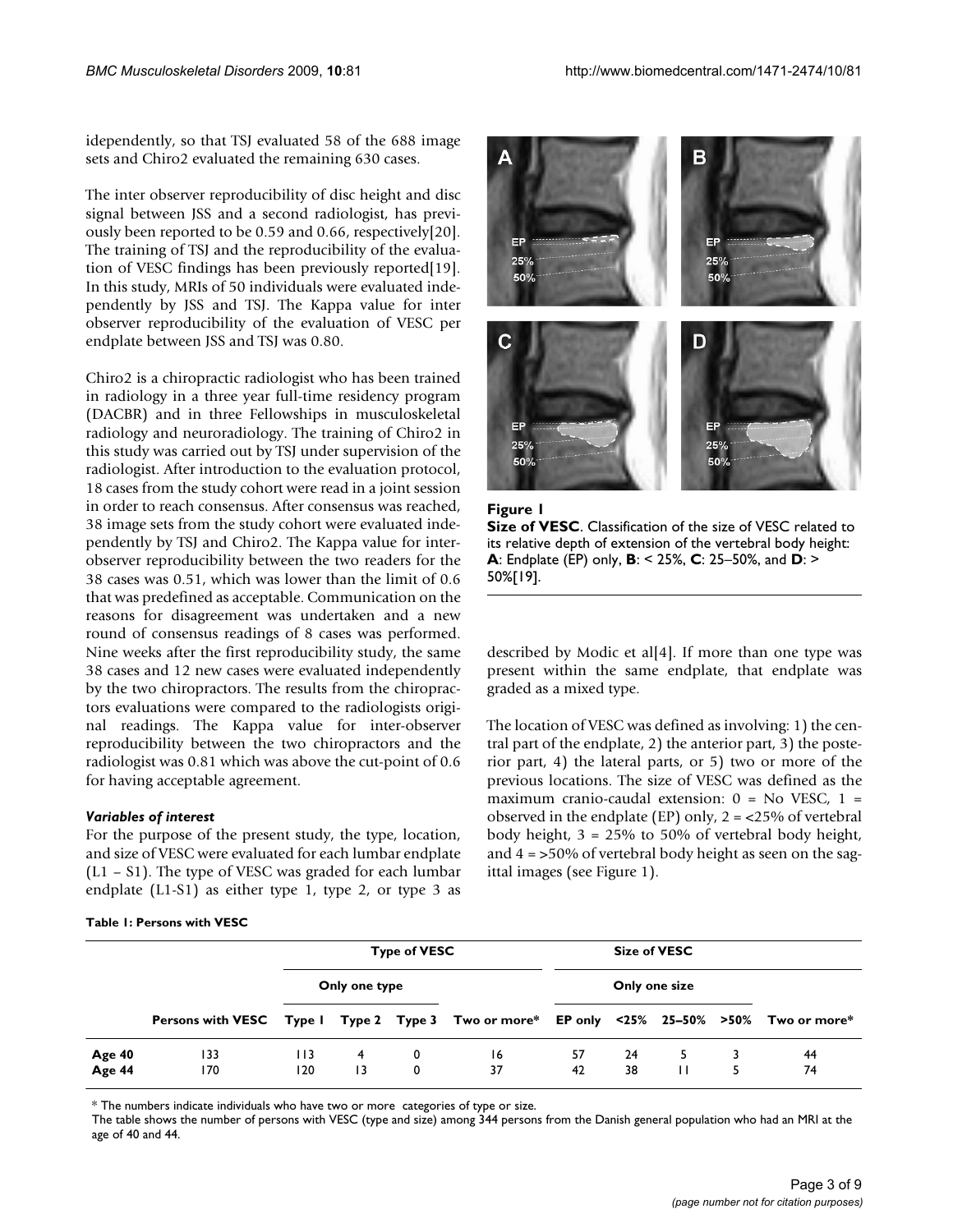

**Figure 2** 



Disc degeneration was defined as a hypointense disc (grade 3)[21,22] or reduced disc height (grades 2 or 3) [22-24].

#### *Validity of variables*

The MRI evaluation protocols used in the present study have been shown to have substantial to almost perfect reproducibility in relation to the evaluation of disc signal, disc height, and VESC with Kappa values for intra- and inter-observer reproducibility ranging from 0.77 to 1.0 and 0.72 to 0.91 respectively[19,20].

#### *Data analysis*

An analysis was performed on people who participated in the study at both the age of 40 and 44 (responders) and those who only participated in the original study at age 40 (non-responders). The proportions of the following baseline variables were analysed at age 40: gender, presence of VESC, disc contour, disc degeneration, spondylolisthesis, LBP, heavy smoking, heavy physical workload, Body Mass Index, highest educational level, employment status, and the Back Beliefs Questionnaire score. The only significant difference between non-responders  $(n = 68)$  and those who participated in the follow-up study was their employment status. Nineteen percent of the non-responders were unemployed as compared with only seven percent among those who participated in the follow-up study.

Descriptive data were obtained for the VESC variables at both ages. The characteristics and distribution of VESC were analysed by frequency tables and cross-tabulations. Difference in prevalence of VESC at the two points of time was tested with McNemar's test of symmetry. The association between VESC and disc degeneration was analysed using logistic regression analysis. The change in type and size of VESC was analysed by cross-tabulations of the same variable obtained at age 40 and 44.

#### **Results**

Three hundred and forty four people aged 44 years (161 men and 183 women), of the original cohort of 412 individuals aged 40 (83%), had an MRI at both time points and were therefore included in this study.

#### *Characteristics at baseline*

At the age of 40, 133 (39%) of the 344 people had a total of 237 endplate signal changes (see Table 1). Of the observed VESC, the majority (88%) were of only one type, either type 1 or type 2, and two-thirds were of only one VESC size category.

The distribution of the type, size, and location of VESC at age 40 in relation to vertebral levels is shown in Additional file 1. There was no difference in the prevalence rates in relation to gender or the involvement of the upper and lower endplates (data not shown). Type 1 was the most prevalent VESC, accounting for 214 (90%) of the 237 signal changes. The majority of the signal changes, 159 (67%) of 237, were observed in the lower lumbar spine, at the L4-5 and L5-S1 disc levels. At the upper lum-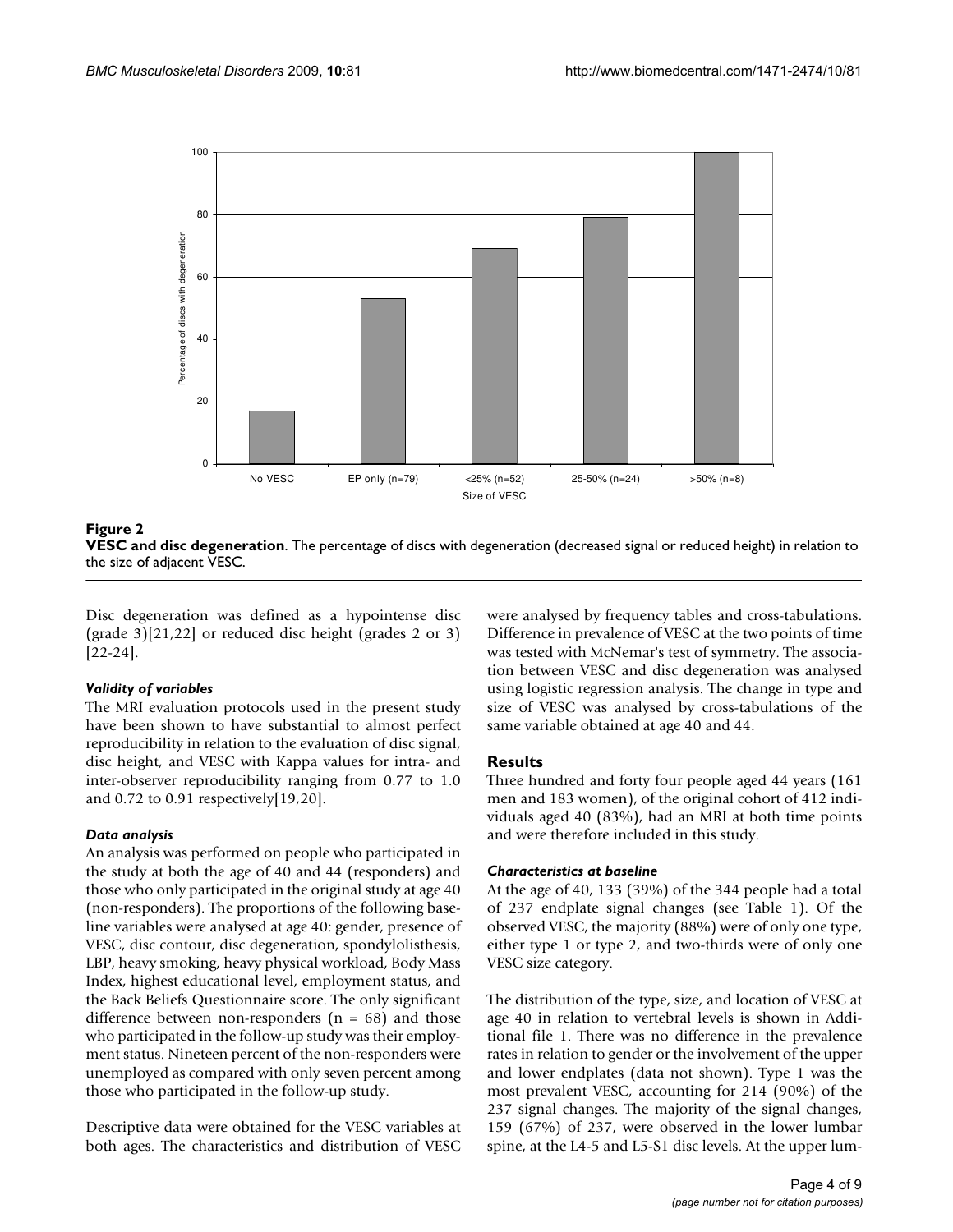

#### **Figure 3**

**The development of VESC**. The proportion of persons with VESC at age 40 (A) and age 44 (B) in 344 persons from the Danish general population. (C) represents the persons VESC status at age 44 in relation to their VESC status at age 40.

bar levels (L1-2, L2-3, and L3-4), the majority of the signal changes were observed only in the endplate and were located in the anterior part of the vertebra, whereas in the lower part of the lumbar spine, VESC was more likely to also extend further into the vertebra and to involve more than just the anterior part of the endplate.

Disc degeneration was present in 375 (22%) of 1720 discs evaluated at baseline. Disc degeneration was more common at disc levels with VESC (64%) than at levels without VESC  $(17%) p < 0.0001$ . Moreover, there was an association between disc degeneration and the size of VESC, as the proportion of discs with degeneration increased from 53% for VESC that was only observed in the endplate, to 100% for those that extended more than 50% into the vertebra,  $p < 0.0001$  (see Figure 2). However, there was no statistically significant difference between the various types of VESC and disc degeneration (data not shown).

## *Change of VESC over four years*

The prevalence of VESC increased significantly from age 40 to 44 for both the number of people with VESC and the number of vertebral levels involved ( $p < 0.0001$ ). The number of people with VESC of any type or size, increased from 39% to 49% (see Figure 3). Moreover, the number of VESC per person also increased significantly (p < 0.0001, Wilcoxon matched-pairs signed-ranks test), see Figure 4. Of the 210 people who had no VESC at age 40, 67 had VESC four years later. One-hundred-and-three (30%) had VESC at both age 40 and 44. However, VESC is not necessarily permanent, as 23% of the 133 people who had VESC at age 40 years did not have these changes at age 44 years.

As mentioned above, the number of vertebral levels with VESC increased over the four-year period (see Additional files 1 and 2). Of the 3547 endplates that did not display VESC at age 40 years, six percent (195) had developed VESC at age 44. Sixty-five percent of the 237 endplates with VESC at age 40 persisted over the four-year period and the remaining 35% signal changes disappeared.

Of the 195 new VESC that appeared from age 40 to 44, the majority of these (85%) were type 1, the remainder being either type 2 or mixed type (see Figure 5). Furthermore, 48% of the new VESC was observed in the endplate only. Of the 153 endplates, in which VESC was detected at both baseline and follow-up, 32% changed type and 62% changed size over the four-year period. VESC that was observed in the endplate only was more likely to change over time than those that were larger (see Figure 6). The majority of the 84 signal changes that disappeared from baseline to follow-up were type 1 ( $n = 80$ ) or located in the endplate only  $(n = 64)$  (see Table 2).

#### **Discussion**

To our knowledge, this is the first study that has investigated the natural course of VESC in the general population. The results from this study show that: 1) the prevalence of VESC increases from the age of 40 to the age of 44 and 2) the distribution over vertebral levels, presence of disc degeneration and the natural course of VESC is dependent on the size of the signal changes.

The increase in the prevalence of VESC over a four-year period confirms previous observations that there is a positive association between age and the prevalence of VESC  $[3,4,9,10]$ .

As stated in the introduction, other studies suggest that there is a difference in the size and distribution of VESC in patients with LBP compared with people without LBP[8,9,12]. In the current study, the association between size or location of VESC and the presence of pain was not investigated. However, VESC that was only observed in the endplate were equally distributed among the lumbar levels and often located in the anterior part of the endplate, whereas those extending beyond the endplate were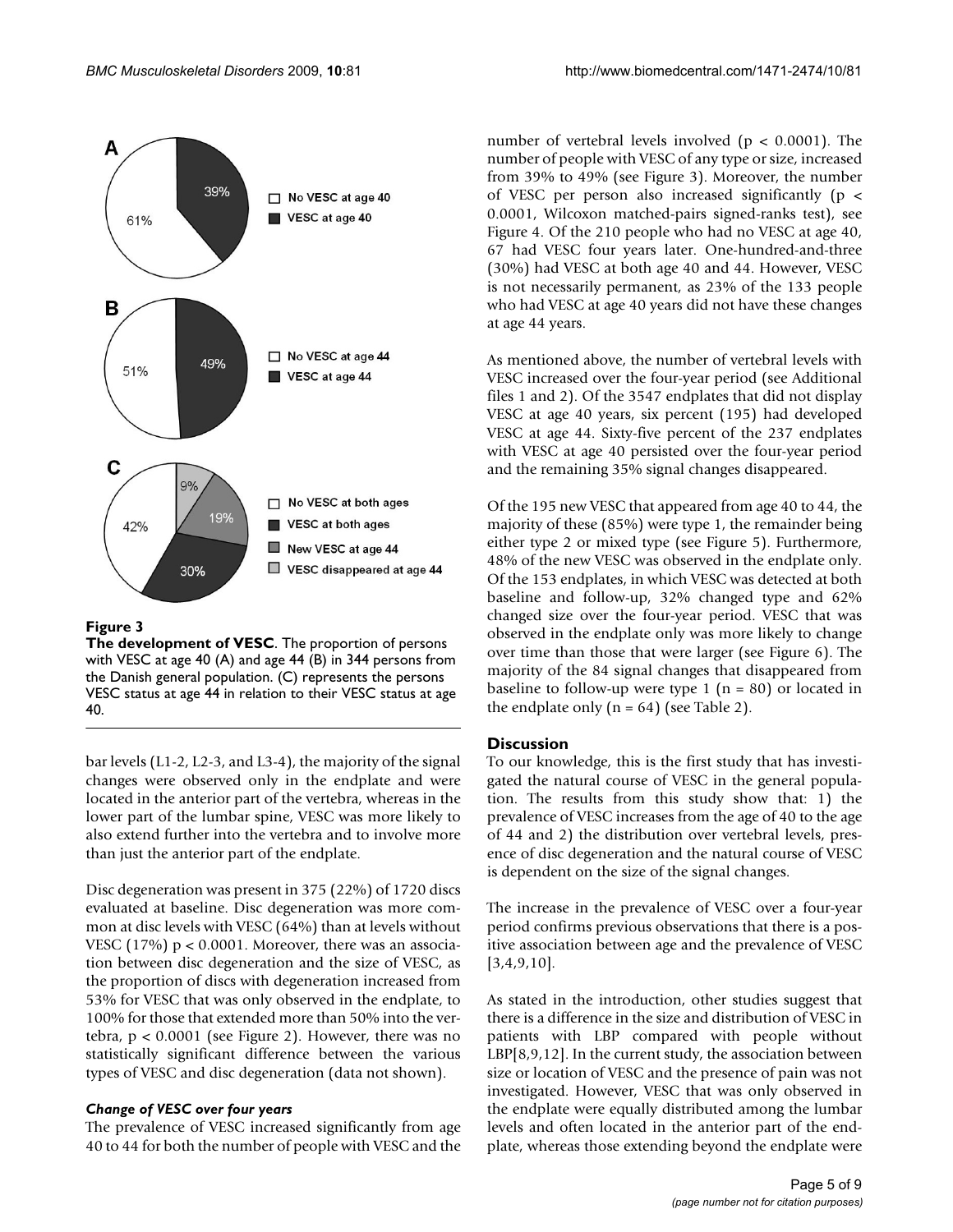





#### Figure 5

**The natural course of VESC types**. The natural course of VESC in relation to types of VESC in 3784 endplates from 344 persons from the Danish general population. Arrows indicate the change of VESC (in percent) from age 40 to age 44.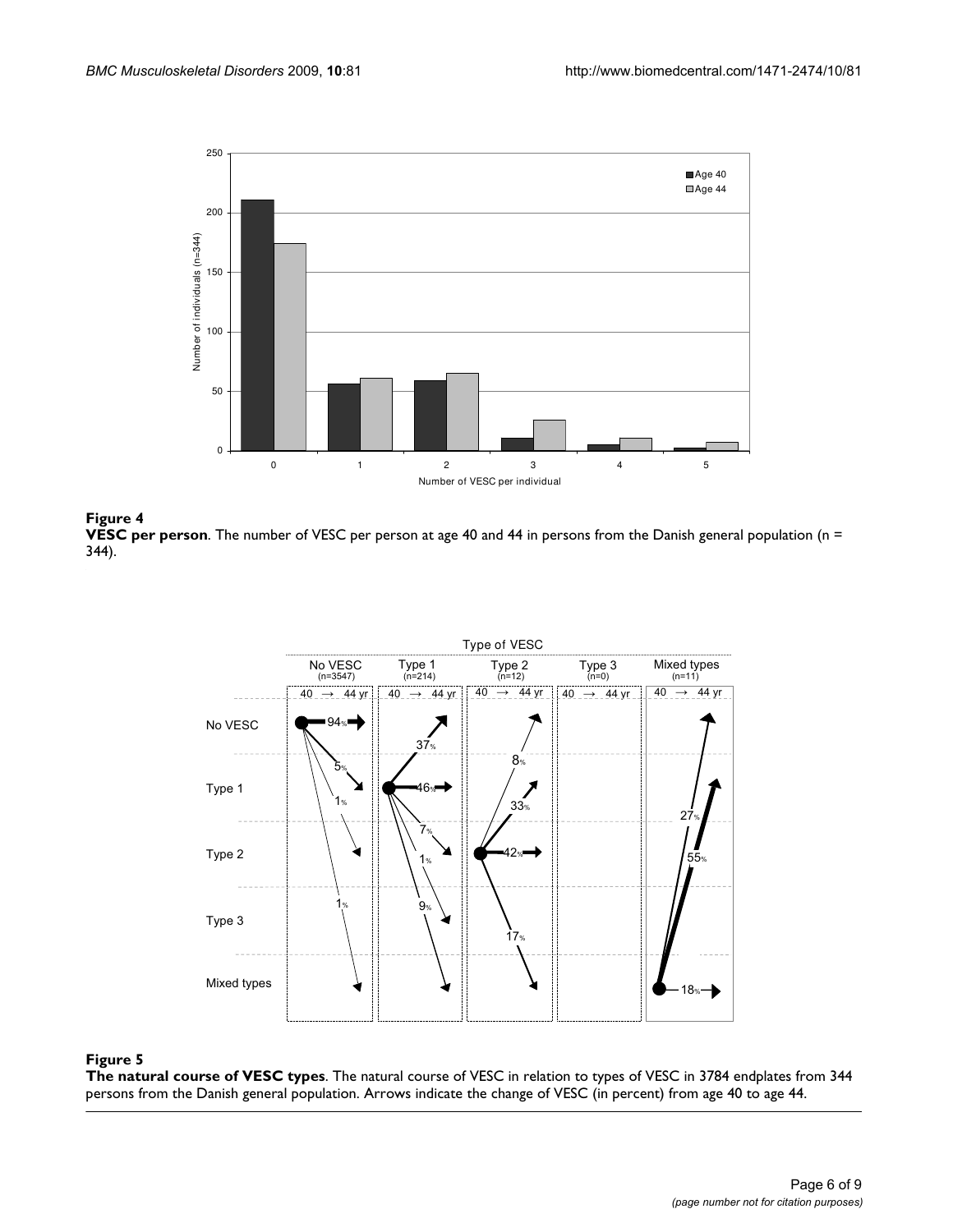

#### **Figure 6**

**The natural course of VESC size**. The natural course of VESC in relation to size of VESC in 3784 endplates from 344 persons from the Danish general population. Arrows indicate the change of VESC (in percent) from age 40 to age 44.

found primarily at levels L4-L5 and L5-S1 and extended further along the endplate. Whether the size and location of VESC were associated with the LBP status of these people will be analysed and reported separately.

The positive association between the size of VESC and the presence of disc degeneration raises the question as to whether or not VESC is a response to advanced and/or accelerated disc degeneration. In support of this theory, two prospective studies of patients with sciatica treated non-surgically and surgically, have reported a large increase of type 1 changes over periods of 14 and 24 months respectively[6,7]. Further evidence in favour of this theory are results from studies on baboons and rats, which report that disc injury induces change in the adjacent vertebrae with subsequent bone marrow depletion, degeneration and regeneration of the bone [25-27].

Regarding the natural course of VESC, the results from this study show that the signal changes that were only observed in the endplate were those that tended to be transient, whereas those that extended beyond the endplate were more likely to persist over a four-year period. The most straightforward explanation for this is that the smaller the lesion, the easier it is for the body to heal itself. A related explanation could be that people in whom the VESC progress over time 1) are more prone to injury, 2) have a greater inflammatory response to injury, 3) have poorer regenerative abilities, and/or 4) have one or more

#### **Table 2: New and disappeared VESC**

|                                                              |                     | <b>Type of VESC</b><br>$N(\%)$ |                    | <b>Size of VESC</b><br>$N(\%)$ |                   |                |              |  |  |
|--------------------------------------------------------------|---------------------|--------------------------------|--------------------|--------------------------------|-------------------|----------------|--------------|--|--|
|                                                              | Type I              | Type 2                         | <b>Mixed types</b> | EP only                        | < 25%             | 25-50%         | $>50\%$      |  |  |
| <b>New VESC</b> $(n = 195)$<br><b>Disappeared</b> $(n = 84)$ | 166 (85)<br>80 (95) | 21(11)<br>$\vert$ (1)          | 8(4)<br>3(3)       | 93 (48)<br>64 (76)             | 74 (38)<br>14(17) | 23(12)<br>4(5) | 5(3)<br>2(2) |  |  |

The table shows the proportions of type and size of VESC of new and disappeared signal changes from age 40 to age 44 ( $n = 84$ ).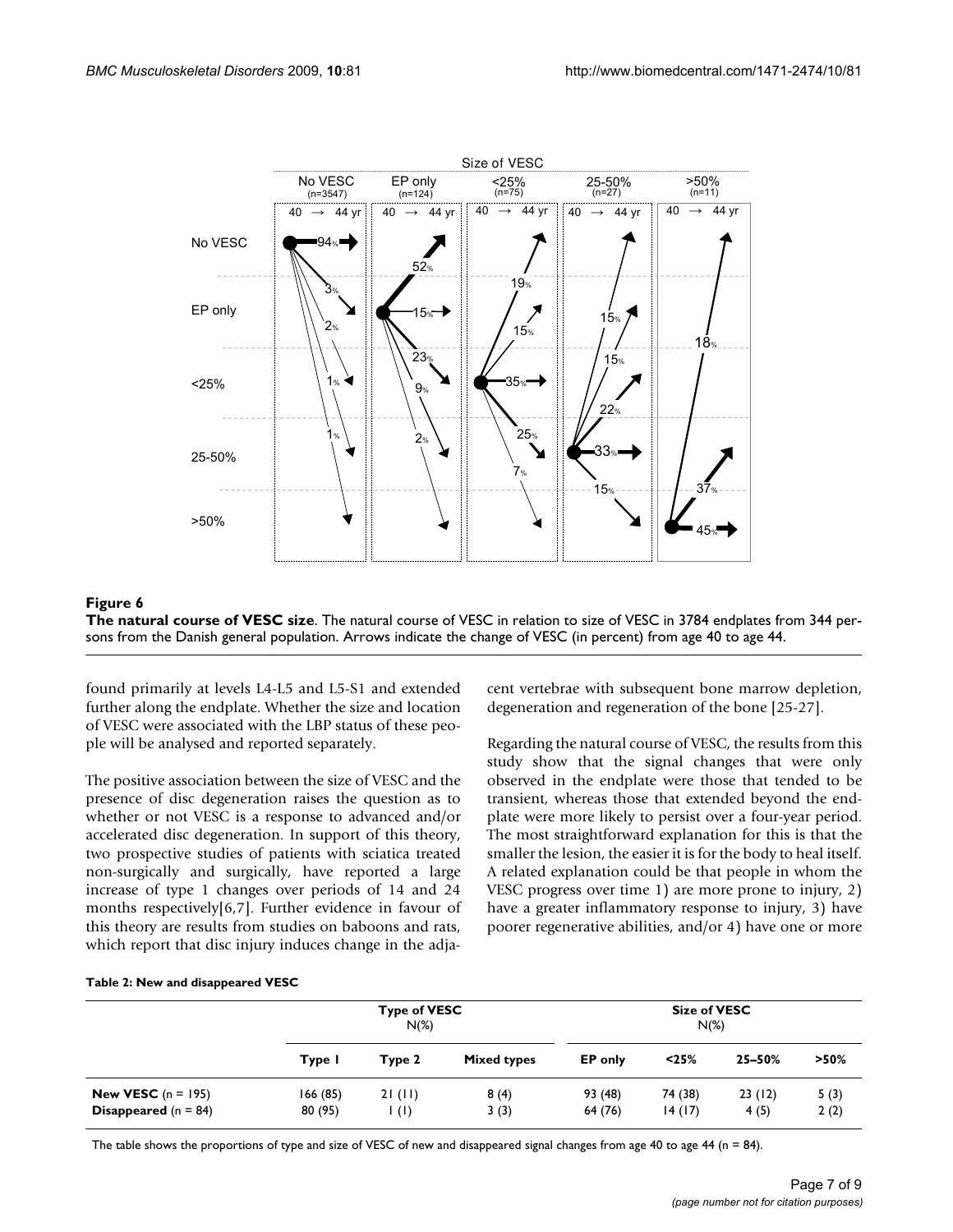of the lifestyle factors associated with VESC (i.e. smoking[2], hard work[2], and BMI[28]).

There are factors in the present study that could have influenced the reported prevalence of VESC and need to be addressed. The evaluation protocol used in this study described all VESC regardless of size[19], whereas the protocol from the previous study excluded the smallest VESC [20]. This might explain why the prevalence of VESC in people of 40 years of age reported in the present study was higher (39%) than previously reported (23%) for the same cohort[18]. Furthermore, the evaluation protocol used in the present study included four variables to evaluate the size of VESC (i.e. volume, maximum height, endplate area, and anteroposterior diameter). However, in daily clinical practice it would be impractical to use all four measures. Therefore, on the basis of personal communication with clinicians and researchers with various MRI experience, 'maximum height' was selected as the variable that was easiest to evaluate and was used as 'size' in the analysis. Furthermore, we did perform a sensitivity analysis using the three other variables and this did not change the results.

In relation to the high prevalence of type 1 changes, all MRI scans in the cohort study were performed on a lowfield MRI unit (0.2 T). It is known that the contrast between different types of tissues are visualised differently at low-field scanners and high-field scanners. Therefore, it is possible that there are differences in the way that the different types of VESC are visualised on the two types of scanners. Results from a study of 20 patients with LBP and VESC, conducted at the Back Research Centre subsequent to data collection for the cohort study, showed that there are differences in the way that VESC is displayed on highand low-field scanners[29]. When comparing high- and low-field MRIs from the same patients, the prevalence of VESC was 10% higher on high-field scanners as compared with low-field scanners. More importantly, the proportion of type 1 changes seen on low-field systems was three times greater than when evaluating the same patients on a high-field system. These results might explain why more than 90% of the signal changes at baseline were type 1 changes or mixed type 1 and 2 as compared with studies performed with high-field MRI systems, where the prevalence of VESC type 1 ranged between 3 and 50%[4,8- 10,13,30-38].

The major strength of this study is that the study sample was population-based, representative of the Danish general population, and that all individuals were of the same age[18]. Furthermore, the protocols used in the study for the evaluation of VESC[19] and disc degeneration[20] have been shown to have excellent reproducibility when compared with previous studies using high-field systems [8,9,12,23,39-41].

## **Conclusion**

The results from this study indicate that the distribution of VESC, its association with disc degeneration and its natural course are dependent on VESC size.

## **Competing interests**

The authors declare that they have no competing interests.

## **Authors' contributions**

TSJ took part in all elements of the study and drafted the manuscript. TB contributed to the design of the study, data interpretation and revision of the manuscript. JSS contributed to the study design, data interpretation, and revision of the manuscript. LK contributed to the study design, participated in the data interpretation and supervised the statistical analyses. CM contributed to the design of the study and data interpretation. PK contributed to the design of the study, data interpretation, the statistical analyses, and revision of the manuscript. All authors read and approved the final manuscript.

## **Additional material**

## **Additional file 1**

*Characteristics of VESC at age 40. Characteristics of VESC in relation to vertebral levels in 344 persons from the Danish general population at the age of 40. No type 3 changes were observed at age 40.* Click here for file [\[http://www.biomedcentral.com/content/supplementary/1471-](http://www.biomedcentral.com/content/supplementary/1471-2474-10-81-S1.doc) 2474-10-81-S1.doc]

## **Additional file 2**

*Characteristics of VESC at age 44. Characteristics of VESC in relation to vertebral levels in 344 persons from the Danish general population at the age of 44.* Click here for file [\[http://www.biomedcentral.com/content/supplementary/1471-](http://www.biomedcentral.com/content/supplementary/1471-2474-10-81-S2.doc)

2474-10-81-S2.doc]

## **Acknowledgements**

Supported by grants from the Danish Foundation of Chiropractic Research and Postgraduate Education (Tue Secher Jensen).

#### **References**

- 1. Albert HB, Kjaer P, Jensen TS, Sorensen JS, Bendix T, Manniche C: **[Modic changes, possible causes and relation to low back pain.](http://www.ncbi.nlm.nih.gov/entrez/query.fcgi?cmd=Retrieve&db=PubMed&dopt=Abstract&list_uids=17624684)** *Med Hypotheses* 2008, **70:**361-368.
- 2. Kjaer P, Korsholm L, Bendix T, Sorensen JS, Leboeuf-Yde C: **[Modic](http://www.ncbi.nlm.nih.gov/entrez/query.fcgi?cmd=Retrieve&db=PubMed&dopt=Abstract&list_uids=16896838) [changes and their associations with clinical findings.](http://www.ncbi.nlm.nih.gov/entrez/query.fcgi?cmd=Retrieve&db=PubMed&dopt=Abstract&list_uids=16896838)** *Eur Spine J* 2006, **15:**1312-1319.
- 3. Jensen TS, Karppinen J, Sorensen JS, Niinimaki J, Leboeuf-Yde C: **[Ver](http://www.ncbi.nlm.nih.gov/entrez/query.fcgi?cmd=Retrieve&db=PubMed&dopt=Abstract&list_uids=18787845)[tebral endplate signal changes \(Modic change\): a systematic](http://www.ncbi.nlm.nih.gov/entrez/query.fcgi?cmd=Retrieve&db=PubMed&dopt=Abstract&list_uids=18787845) literature review of prevalence and association with non-spe[cific low back pain.](http://www.ncbi.nlm.nih.gov/entrez/query.fcgi?cmd=Retrieve&db=PubMed&dopt=Abstract&list_uids=18787845)** *Eur Spine J* 2008, **17:**1407-1422.
- 4. Modic MT, Steinberg PM, Ross JS, Masaryk TJ, Carter JR: **[Degener](http://www.ncbi.nlm.nih.gov/entrez/query.fcgi?cmd=Retrieve&db=PubMed&dopt=Abstract&list_uids=3336678)[ative disk disease: assessment of changes in vertebral body](http://www.ncbi.nlm.nih.gov/entrez/query.fcgi?cmd=Retrieve&db=PubMed&dopt=Abstract&list_uids=3336678) [marrow with MR imaging.](http://www.ncbi.nlm.nih.gov/entrez/query.fcgi?cmd=Retrieve&db=PubMed&dopt=Abstract&list_uids=3336678)** *Radiology* 1988, **166:**193-199.
- 5. Modic MT, Masaryk TJ, Ross JS, Carter JR: **[Imaging of degenera](http://www.ncbi.nlm.nih.gov/entrez/query.fcgi?cmd=Retrieve&db=PubMed&dopt=Abstract&list_uids=3289089)[tive disk disease.](http://www.ncbi.nlm.nih.gov/entrez/query.fcgi?cmd=Retrieve&db=PubMed&dopt=Abstract&list_uids=3289089)** *Radiology* 1988, **168:**177-186.